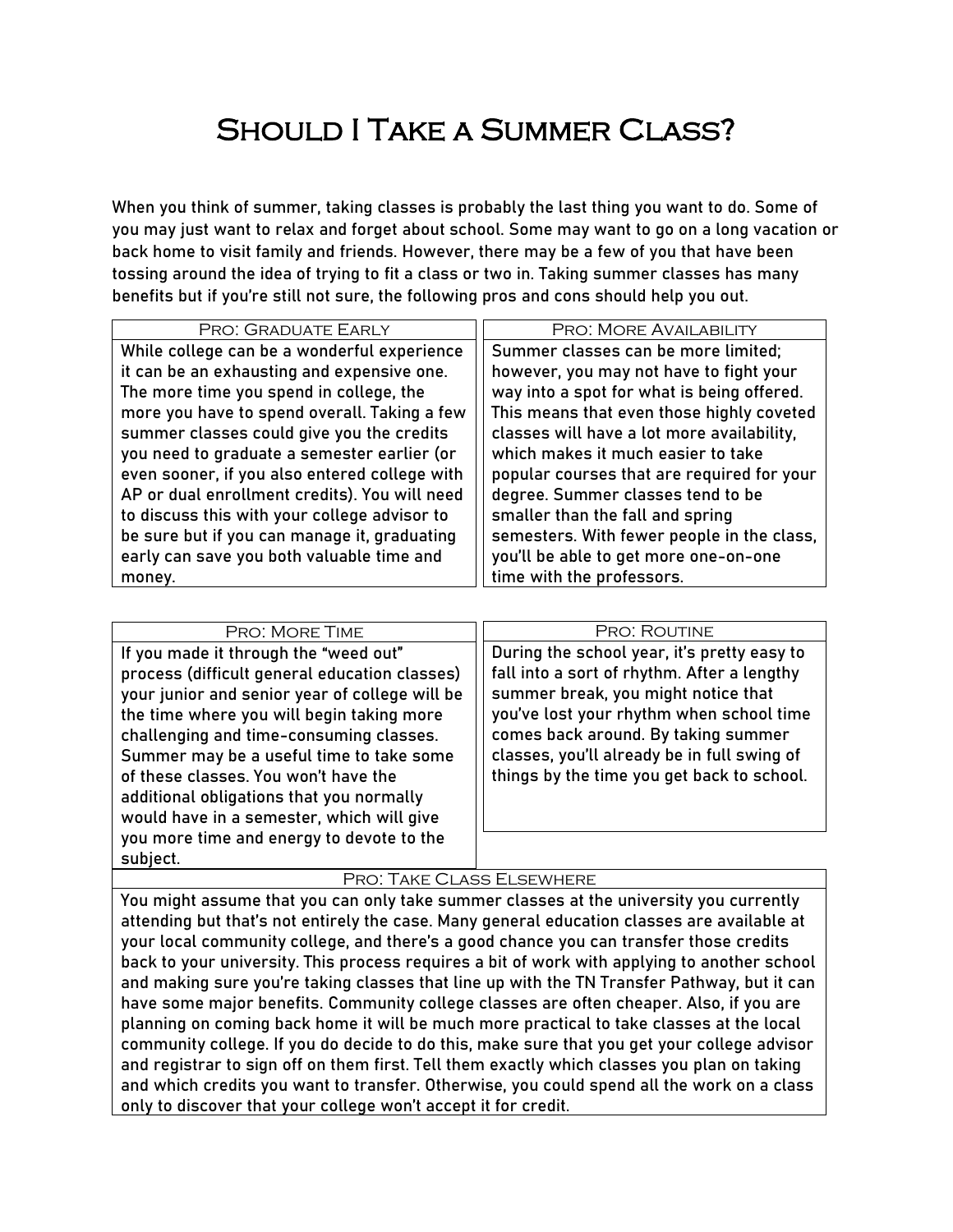# Con: Opportunity Cost

One of the disadvantages of summer classes is the opportunity lost. The time you spend taking classes is time you could spend doing other productive things. For instance, you could use your summer to do an internship, get a job, do volunteer work, or learn a new skill. Depending on your situation, these could be more valuable ways to use your time than taking a college class. However, bear in mind that if you only plan on taking one or two classes, you could use your remaining free time to work on something else. You could spend part of your summer taking classes and the rest of it working or doing an internship.

#### Con: Living Cost

Besides the cost of the classes themselves, another potential con of summer classes is covering your living costs. In addition to tuition, you'll need to pay for your housing, food, transportation, and other essential expenses. Of course, you can control these costs to a certain degree. If you are planning on coming home for the summer, you can save money by living at your parents' house. Even if you can't or don't want to stay at home, you can also cover your expenses with a part-time job. Just be sure that you can fit into your schedule and still have the time you need for your classes.

## Con: Financial Aid

While you can save money taking classes in the summer, those classes still aren't free. And depending on how you're paying for your college education, this could have some important fees attached. In general, you can use the same financial aid (grants, loans, scholarships, etc.) to pay for summer classes. However, proceed with caution. First, you will need to check with your college's student aid office about the requirements for summer. In some cases, you may need to fill out the FAFSA again. Second, pay particular attention to class costs if you're eligible for the Pell grant. Federal law limits the amount of Pell funds you can receive in your lifetime, and the amount you use for summer classes count towards that. This won't typically be a problem, but check with your financial aid office so that you don't end up short on funds to pay for classes during the next semester. Using scholarship money is often possible, though it could reduce the amount of funds you have available in the future. You can also search for additional scholarships if you're coming up short [here.](https://www.trio-dcea.org/ubscholarships)

## HOW CAN I SUCCEED IN SUMMER CLASSES?

Most of the same study advice that applies to regular semester classes will apply during the summer. The main thing to watch out for is that you'll probably have more free time. While this seems great and that it can give you extra time to work on challenging coursework, be careful. All that extra free time can also invite procrastination and bad habits in. To counter this, make sure to keep a schedule as you would during the semester. Have a set wake-up and bedtime, and schedule time to study each day. Most important of all, make sure you attend class!

# HOW MUCH DO SUMMER CLASSES COST?

It depends. If you're taking classes at your main university, then the cost will typically be similar to what you'd pay during the semester. Check with the bursar's office to get the latest information about course costs. If you take classes at a community college, then your costs could be a lot lower.